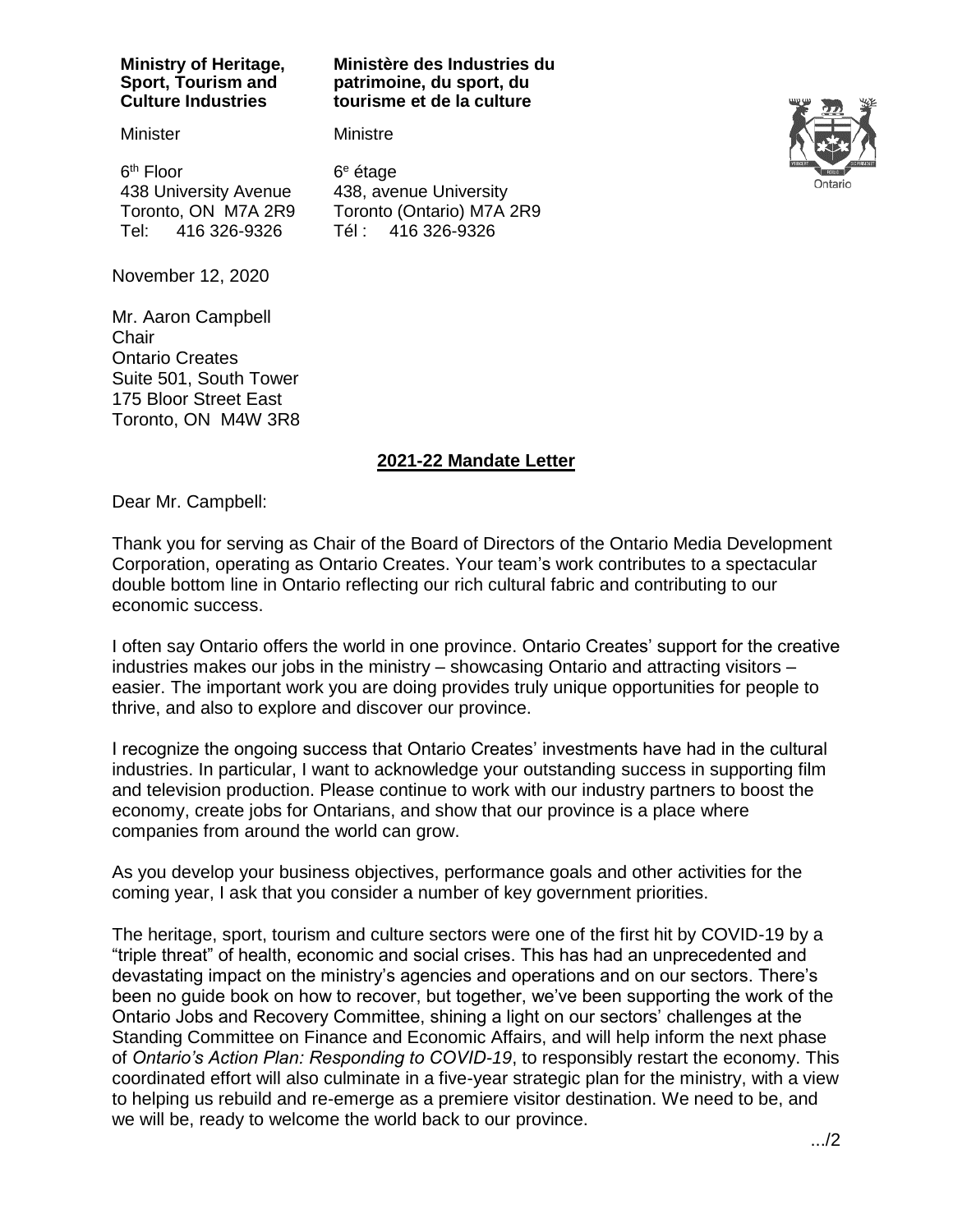As part of the government of Ontario, agencies are expected to act in the best interests of Ontarians by being efficient, effective, and providing value for money to taxpayers. This includes:

# 1. **Competitiveness, Sustainability and Expenditure Management**

- Operating within your agency's approved budget.
- Identifying and pursuing opportunities for revenue generation, innovative practices, and/or improved program sustainability.
- Identifying and pursuing efficiencies and savings.
- Complying with applicable direction related to supply chain centralization, Realty Interim Measures and Agency Office Location Criteria.

# 2. **Transparency and Accountability**

- Abiding by applicable government directives and policies and ensuring transparency and accountability in reporting.
- Adhering to requirements of the Agencies and Appointments Directive, and responding to audit findings, where applicable.
- Identifying appropriate skills, knowledge and experience needed to effectively support the board's role in agency governance and accountability.

#### 3. **Risk Management**

• Developing and implementing an effective process for the identification, assessment and mitigation of risks, including planning for and responding to emergency situations such as COVID-19.

# 4. **Workforce Management**

- Optimizing your agency's workforce to enable efficient and effective fulfilment of government priorities, while enhancing customer service standards.
- Streamlining back office functions to ensure that all available resources are redirected towards the critical front-line services that Ontarians depend upon.

# 5. **Data Collection**

- Improving how the agency uses data in decision-making, information sharing and reporting, including by leveraging available or new data solutions to inform outcome-based reporting and improve service delivery.
- Supporting transparency and data sharing with the ministry, as appropriate.

# 6. **Digital Delivery and Customer Service**

- Exploring and implementing digitization or digital modernization strategies for the provision of services online and continuing to meet and exceed customer service standards through transition.
- Using a variety of approaches or tools to ensure service delivery in all situations, including COVID-19.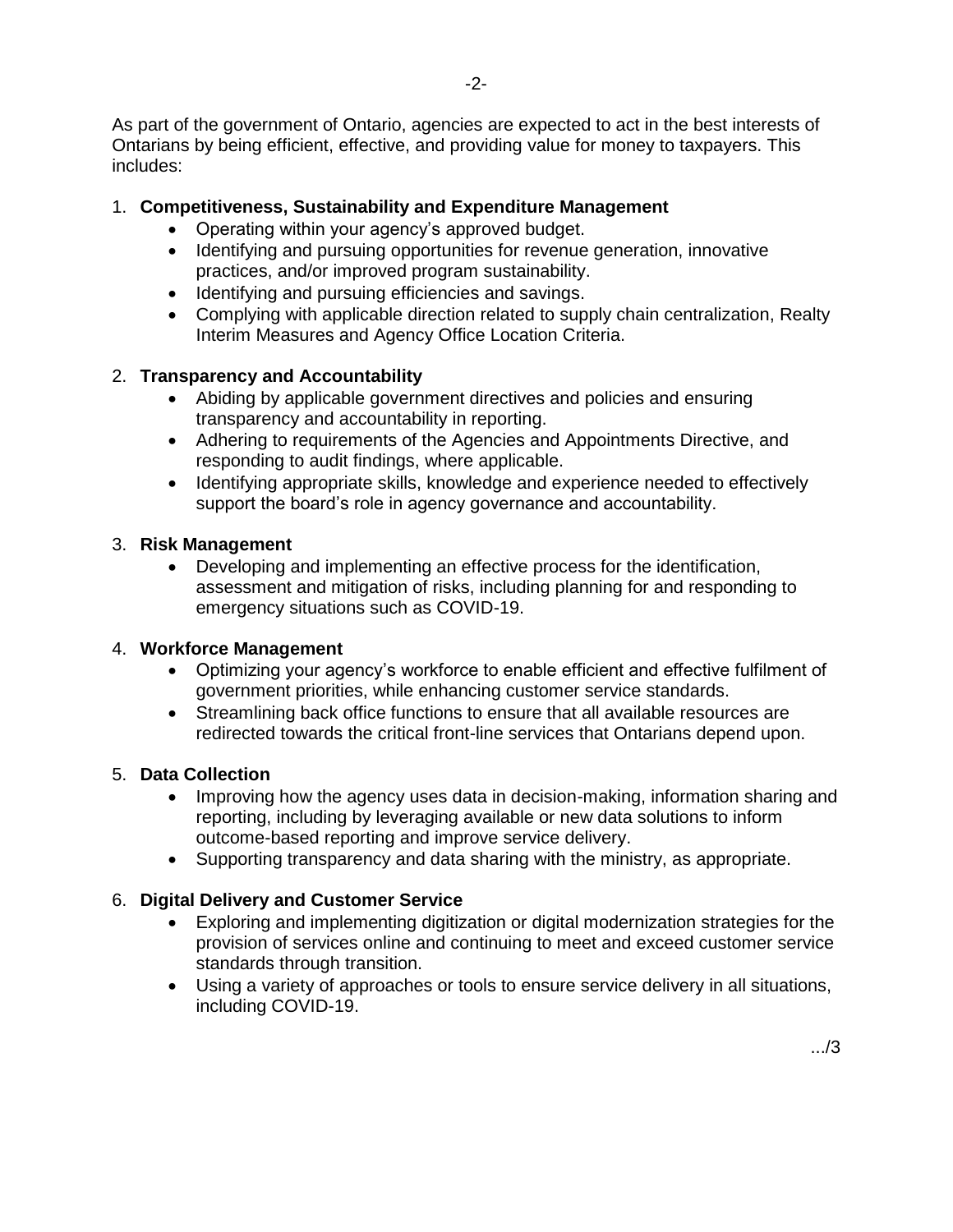As a key ministry partner, I will rely on your help to advance ministry priorities such as promoting the arts and fuelling the creative economy, building on the success your organization has had in providing relief measures to Ontario companies in the early days of COVID-19, including working with industry and Destination Ontario to develop and promote Music Together and Ontario Live, as well as implementing strategic recovery and rebuilding initiatives such as Ready To Roll and Shop. Stream. Support. I also ask that your staff work with my ministry to ensure your objectives and business model are aligned with your mandate and government priorities, and continue to promote economic development, investment and jobs in Ontario's vibrant cultural media industry. In particular, I will be looking to Ontario Creates to ensure its programs are customer-focused and tailored to the needs of its sectors.

As the government continues to respond to COVID-19, there will be ongoing efforts to ensure that provincial agencies focus on improving the customer experience, adopting service innovation, offering more services virtually and online, and eliminating redundancies as part of the Enhanced Agency Evaluation being led by Treasury Board. This work will build on the advancements in digital service delivery made during the pandemic and the comprehensive review of provincial agencies that was completed in Fall 2019 to improve services, address inefficiencies and more effectively spend taxpayer dollars. The government is also continuing its Red Tape and Regulatory Burden Reduction initiative to reduce the cost of complying with regulations and reduce the number of regulatory compliance requirements, including red tape, on Ontario businesses. Staff from my Ministry may reach out to you to support these initiatives.

The work you do supports key government objectives by promoting, enhancing and leveraging investment, jobs and original content creation in the province's book publishing, film and television, interactive digital media, magazine publishing and music industries. I ask that you ensure your agency continues to deliver this important work in a manner consistent with government priorities and that you continue to engage the Ministry to ensure alignment with government policies, directions and expectations related to supporting the sector's recovery and promoting its long-term viability.

Please keep my Ministry informed of key activities and initiatives, as described in your Memorandum of Understanding. In particular, please ensure staff from the Ministry are made aware of all planned events or issues, including contentious matters, public communication strategies and publications, and stakeholder and other public consultations and discussions. As we move forward, it will be important to continue to work closely together, including taking a coordinated approach to communications, so that when it is safe to welcome the world back to our province, we are ready.

Together, our work has the potential to drive billions of dollars in economic activity and create thousands of jobs. Our work supports that incredible double bottom line – strong economic growth and a resilient cultural fabric that reflects the diversity and strength of Ontario's communities. As the Minister responsible for this important suite of industries, I recognize that there is a lot of work ahead of us to get our economy moving again and to make sure that Ontario remains an economic powerhouse.